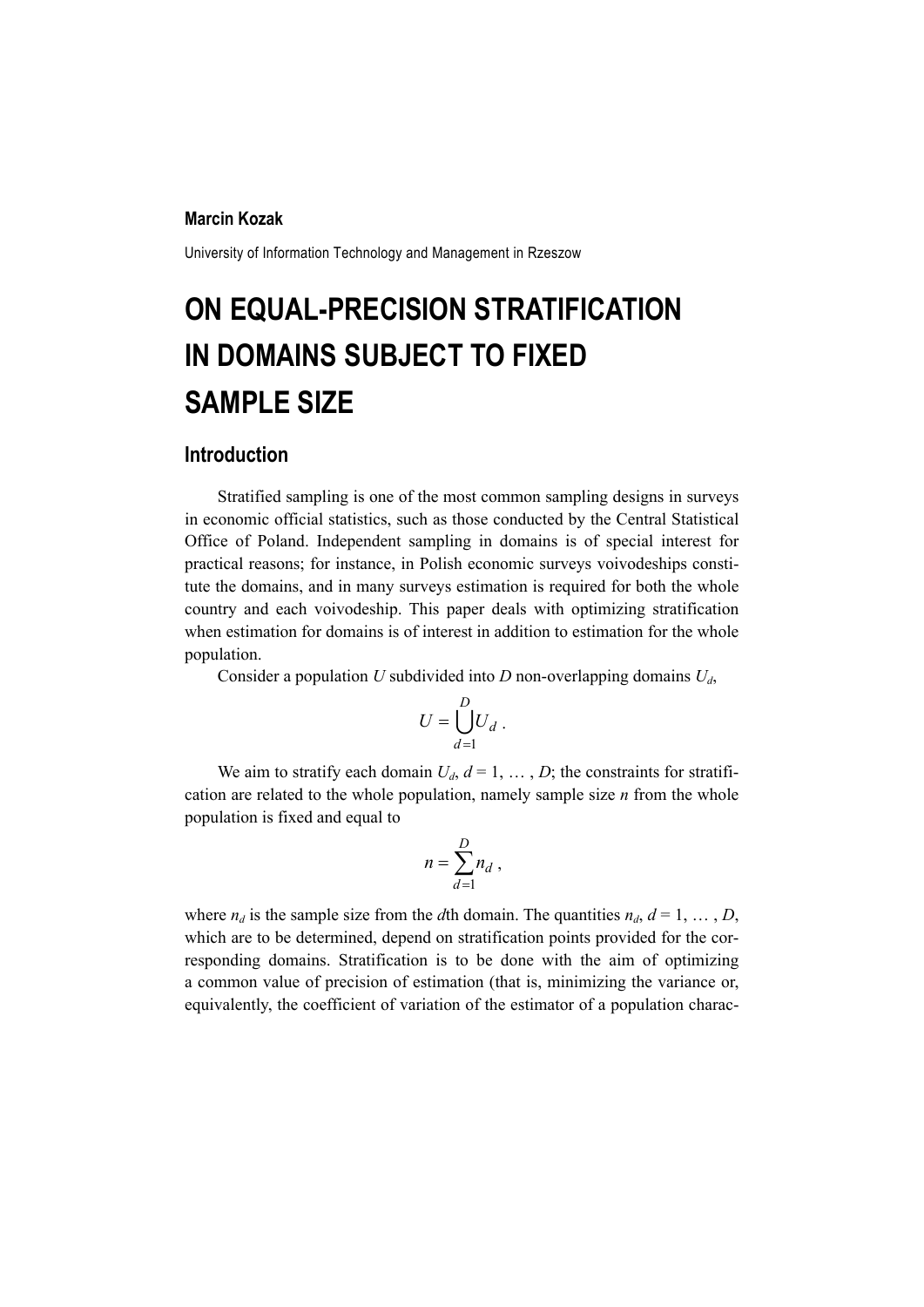teristic considered) in the domains. The problem of fixed-precision stratification of a population subdivided into domains was considered by Lednicki and Wieczorkowski (2003); however, they studied stratification orientated towards minimizing a final sample size from a population subject to fixed precision of estimation in the domains of the population. Kozak and Zieliński (2005) presented formulas for sample allocation between domains and strata in the domains under fixed-precision approach; they did not study, however, stratification in such a situation.

Following the approach the most common from the practical point of view, we will consider constructing a so-called take-all stratum (Hidiroglou, 1986; Lavallée and Hidiroglou, 1988) in each domain; all the elements from the takeall stratum are taken to the sample with probability 1. The take-all stratum approach is effective for a positively skewed stratification variable, which is the case in many surveys (e.g. Hidiroglou, 1986; Lavallée and Hidiroglou, 1988; Lednicki and Wieczorkowski, 2003). Let us also assume that a stratification variable is equal to the survey variable that we aim to study, an often assumption in the stratification theory and practice.

We will use the following notation.  $H_d$  is the number of strata to be constructed in the *d*th domain;  $N_d$  is the size of the *d*th domain;  $N_{dh}$  is the size of the *h*th stratum in the *d*th domain;  $W_{dh} = N_{dh} / \sum_{h=1}^{H_d} N_{dh}$ ; and  $S_{dh}^2$  is the population variance of the variable *X* restricted to the *h*th stratum of the *d*th domain.

Under the conventional unbiased estimation and the take-all stratum approach, the coefficient of variation (for simplicity denoted as  $\delta$ ) of the estimator  $\hat{t}_d$  of the population total of the variable *X* in the *d*th domain is equal to:

$$
cv(\hat{t}_d) = \delta_d = \left(\sum_{h=1}^{H_d} \sum_{k=1}^{N_{dh}} X_{dhk}\right)^{-1} \sqrt{\sum_{h=1}^{H_d - 1} S_{dh}^2 W_{dh}^2 \left(\frac{1}{n_{dh}} - \frac{1}{N_{dh}}\right)}
$$
(1)

Our aim is to stratify each domain  $U_d$ ,  $d = 1, \ldots, D$ , so as to minimize the common value of  $\delta_d$ , say  $\delta$ , subject to the fixed sample size *n* from the whole population. The aim of this paper is to present and compare two algorithms for such stratification.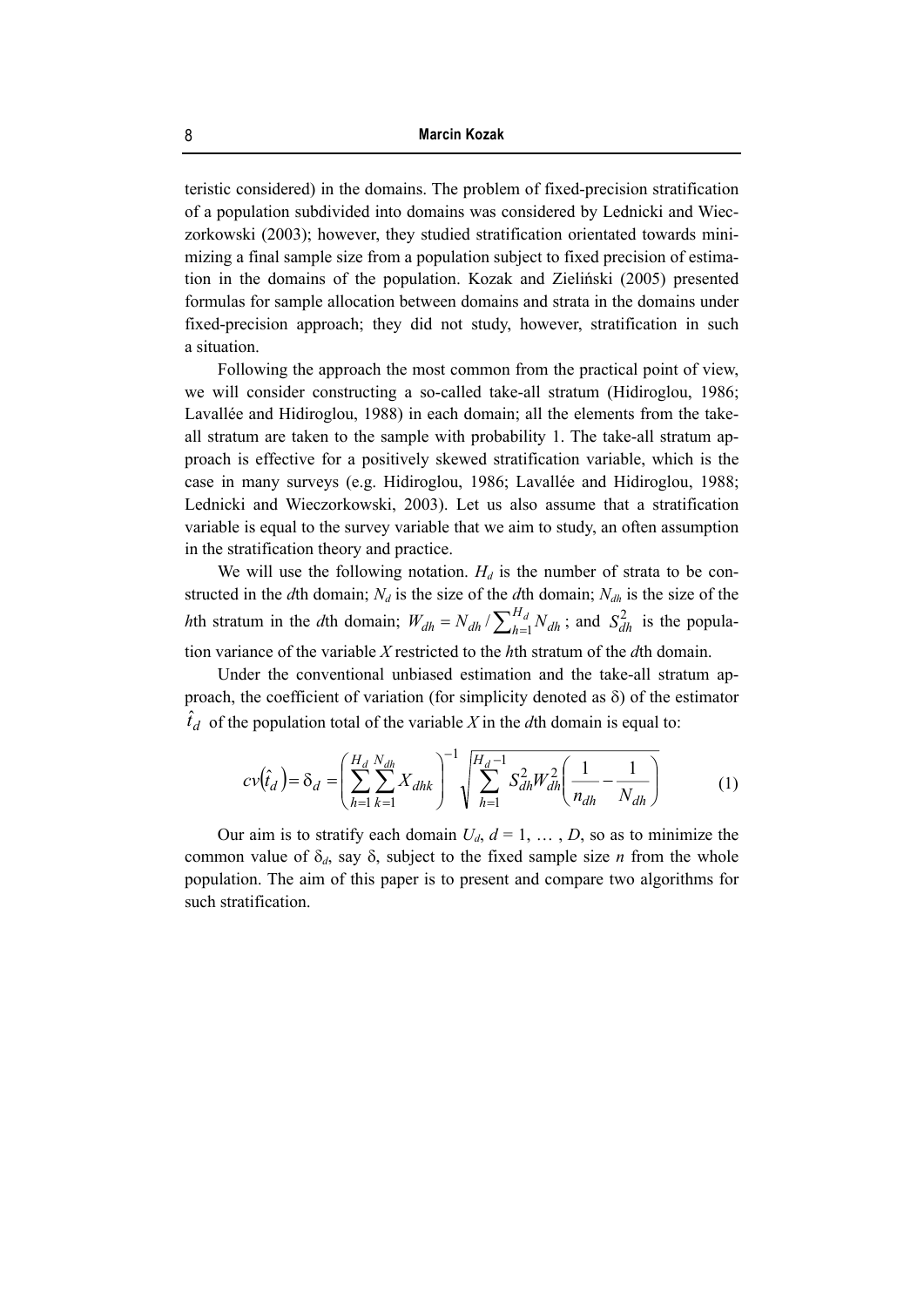## **1. Optimum stratification**

The problem under consideration can be formulated in the following way. Find *D* sets of strata boundaries  $\mathbf{a}_{d} = (a_1, \ldots, a_{H_d-1})^T$ , each referring to the corresponding *d*th domain, that minimize the common value δ of the coefficients of variation  $\delta_d$  of the estimator considered in the domains, i.e.:

$$
\delta_d = \delta \text{ for all } d = 1, \dots, D,
$$
 (2)

subject to:

$$
n = \sum_{d=1}^{D} n_d , \qquad (3)
$$

*n* being fixed at the outset. In other words, we aim to minimize  $\delta$  subject to the constraints (2) and (3). The vector of strata boundaries  $a_d$  unequivocally divides the *d*th domain into  $H_d$  non-overlapping strata, providing lower and upper boundaries of the strata on the range from  $min(X)$  to  $max(X)$ , X being the stratification variable (for details see, e.g., Lednicki and Wieczorkowski, 2003).

A general description of stratification can be found in multiplicity of papers; see e.g., Dalenius and Hodges (1959), Lavallée and Hidiroglou (1988), Rivest (2002), Lednicki and Wieczorkowski (2003), or Kozak and Verma (2006). For a particular domain, stratification we consider aims at minimizing the variance of the estimator studied (this approach is equivalent to minimizing the coefficient of variation (1)) subject to given sample size  $n_d$ . Such stratification can be treated as the optimization problem in which the formula (1) stands for the optimization function and strata boundaries are the parameters sought. For our purpose, one may apply any optimization function that starts the optimization process based on initial strata boundaries; for example, it may be the *optim* function available in R language (R Development Core Team, 2006) that uses the simplex method of Nelder and Mead (1965) (this function was used by Lednicki and Wieczorkowski, 2003), the random search method (Kozak, 2004. Kozak and Verma, 2006), recently found efficient by Baillargeon et al. (2007) and Baillargeon and Rivest (2009) and implemented in the R package *stratification* (Baillargeon and Rivest 2007), genetic algorithm (Keskintürk and Er, 2007) (Kozak, 2013 proved that random search method is a little more efficient than Keskintürk and Er's genetic algorithm) or any other similar method.

To the best of the author's knowledge, an algorithm that might be applied to the problem under consideration (i.e., minimizing  $\delta$  subject to (2) and (3)) has not yet been proposed in the literature. The problem we must deal with is that we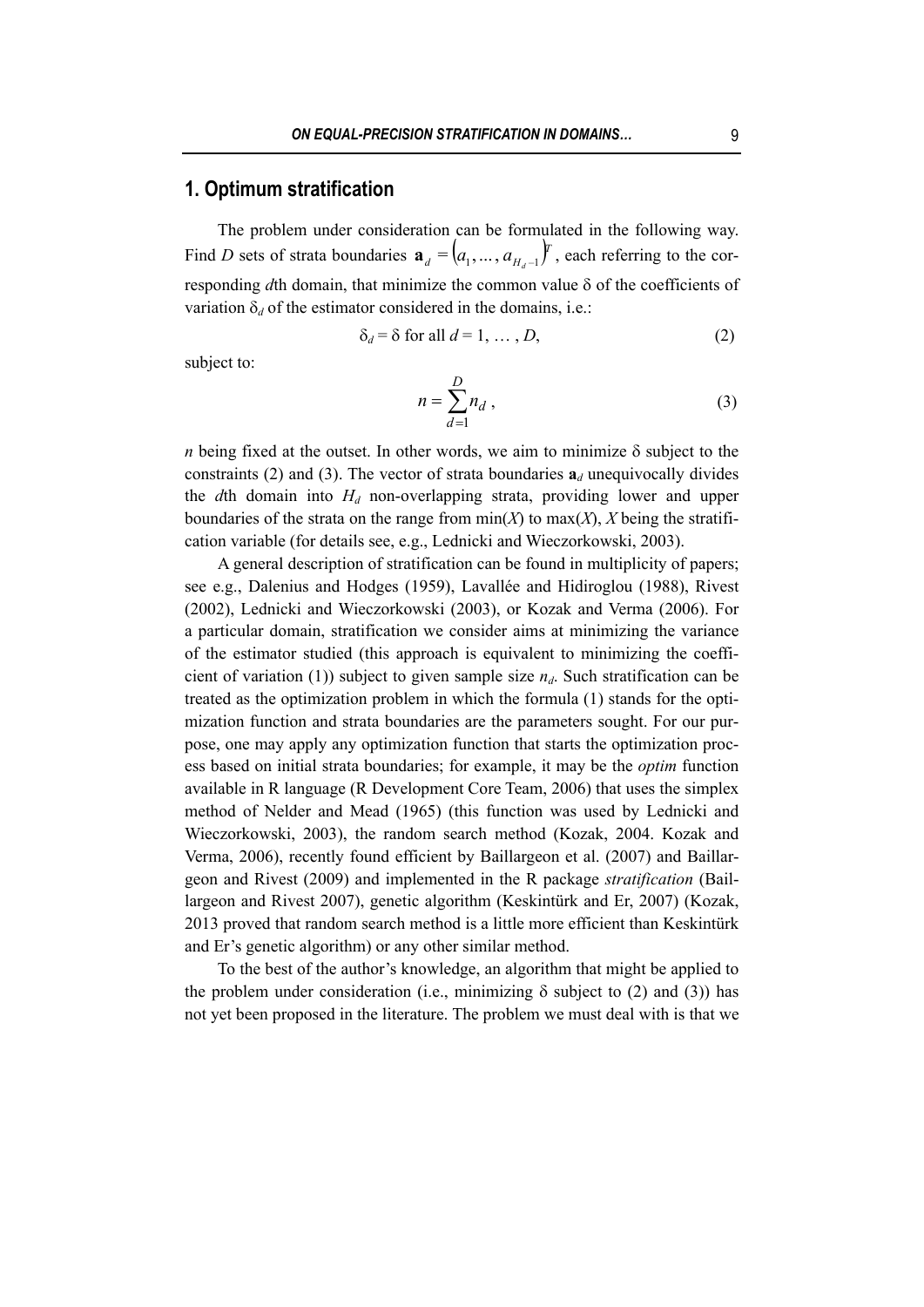do not know the domain sample sizes  $n_d$  so we are not able to perform the stratification in the domains. This issue begs the question, how to decide about the sample sizes that are required to fulfill the constraint (2). This is not troublesome in the approach of Lednicki and Wieczorkowski (2003) since they minimize sample size *n* subject to given  $\delta_d$ ,  $d = 1, \ldots, D$ ; for this reason, they can perform stratification in each domain independently. This is, unfortunately, not the case in our situation.

If the population is small, one can stratify all the domains at the same time; then, the set of parameters searched for would comprise strata boundaries from all the domains. Otherwise, i.e., when the domains are too large to be stratified simultaneously, such an approach is unlikely to be applied. Below we present two alternative algorithms; both of them aim to minimize  $\delta$  subject to (2) and (3), but the approaches to do it are different.

#### *Algorithm 1*

- 1. In each *d*th domain, construct  $H_d$  strata via any approximate stratification method (e.g. Dalenius and Hodges, 1959; Eckman, 1959; Gunning and Horgan, 2004). Since we consider the take-all stratum approach, change the last stratum boundary in such a way that the last (take-all) stratum comprises five elements.
- 2. Determine initial values of  $n_d$  via the formula

$$
n_d = nN_d \left(\sum_{d=1}^{D} N_d\right)^{-1}, \ \ d = 1, \dots, D.
$$

- 3. Using any optimization approach to stratification (see, e.g., Lednicki and Wieczorkowski, 2003; Kozak, 2004; Kozak and Verma, 2006, and the citations in these papers), stratify each domain independently so as to minimize  $\delta_d$  subject to sample size  $n_d$ . Take the approximate strata boundaries (obtained in step 1) as the initial values in the optimization. As a result, a vector  $\delta = (\delta_1, \dots, \delta_D)^T$  of the domain coefficients of variation (1) and a vector  $\mathbf{n} = (n_1, \dots, n_D)^T$  of the domain sample sizes are determined.
- 4. Choose a domain for which  $\delta_d$  is minimal; let it be the domain  $d_{\text{min}}$ . Let a domain for which  $\delta_d$  is maximal be  $d_{\text{max}}$ . Determine

$$
n_d = n_d - p \text{ if } d = d_{\text{min}},
$$
  
\n
$$
n_d = n_d + p \text{ if } d = d_{\text{max}},
$$
  
\n
$$
n_d = n_d \text{ otherwise.}
$$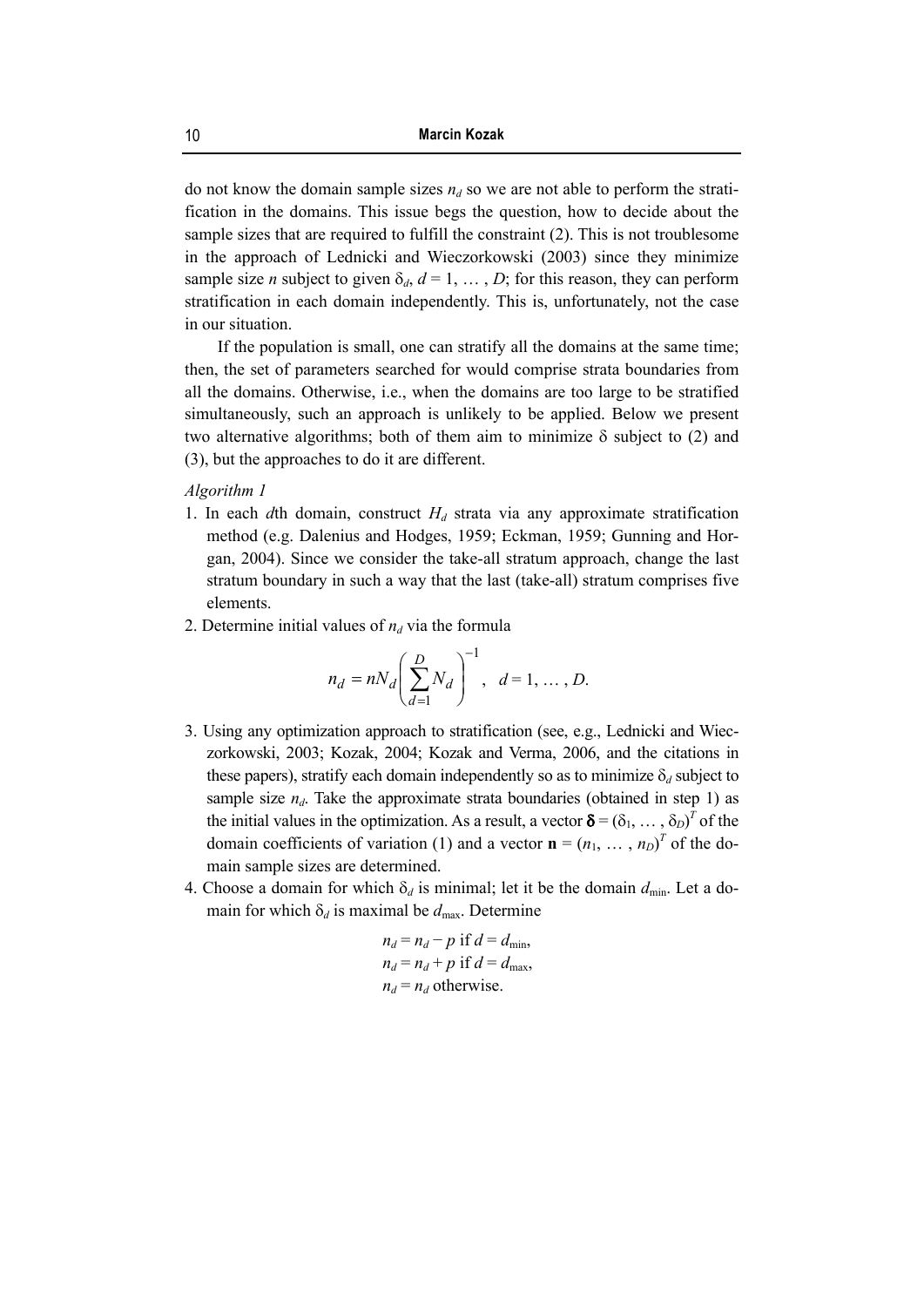The value of parameter *p* should be chosen based on the domain sizes and sample size *n* assumed. (Detailed information on parameter  $p$  is provided later).

5. Perform steps 3 and 4 until at least one of the stopping criteria given below is fulfilled. In step 3, instead of the approximate strata boundaries, as initial parameters to perform the optimization take the strata boundaries obtained in a previous iteration; as the sample sizes  $n_d$  take the sample sizes obtained in a previous iteration.

The stopping criteria used in step 5 are as follows:

- (i)  $R = \delta_{d_{\text{min}}} / \delta_{d_{\text{max}}} > \varepsilon$ ,  $\varepsilon$  being a value fixed at the outset such that  $\varepsilon < 1$ ;
- (ii)  $R_{i+1} < R_i$ ,  $R_i$  and  $R_{i+1}$  being the *R* value in the *i*th and  $(i + 1)$ th iteration, respectively; if this stopping criterion is fulfilled, the result of the *i*th step should be taken as the final result.

The value of parameter  $p$  from step 4 of the algorithm has an influence on a size of changes of δ*d* values and on time of executing the algorithm. A large *p* value will likely result in noticeable differences between  $\delta_d$  values obtained, whereas a small *p* value will make the algorithm time-consuming. On the contrary, the greater the ε value, the smaller differences between δ*d* values may be obtained and the more time the algorithm needs. Therefore, the algorithm may be executed several times; in subsequent executions, the *p* value should be noticeably smaller and ε noticeably greater. For instance, the first *p* value may be equal to 0.05*n*, the second, to 0.01*n*, and the third, to 0.002*n*; the first ε value may be then equal to 0.80, the second, to 0.90, and the third, to 0.99. (Certainly, these are just exemplary *p* and ε values; they should be chosen on the basis of the domain sizes and *n* assumed. For instance, the greater *n* assumed, the greater the last  $\varepsilon$  value may be [providing less differences among final  $\delta_d$ ]). In each new execution of the algorithm, steps 1 and 2 should be omitted; instead, the strata boundaries and domain sample sizes obtained in the previous execution should be used in the first iteration (step 3).

Worth noting is that, although for various  $n_d$  the optimum strata boundaries in the *d*th domain may be different, it is likely that strata boundaries will not be changed in some iteration(s) of the algorithm, especially when *p* is small. Using the strata boundaries obtained in a previous iteration as the initial parameters makes optimization in a particular iteration takes less time. Therefore, the first execution of the third step, that is, with approximate strata boundaries as the initial parameters in optimization, should take most time; next iterations would likely be noticeably shorter.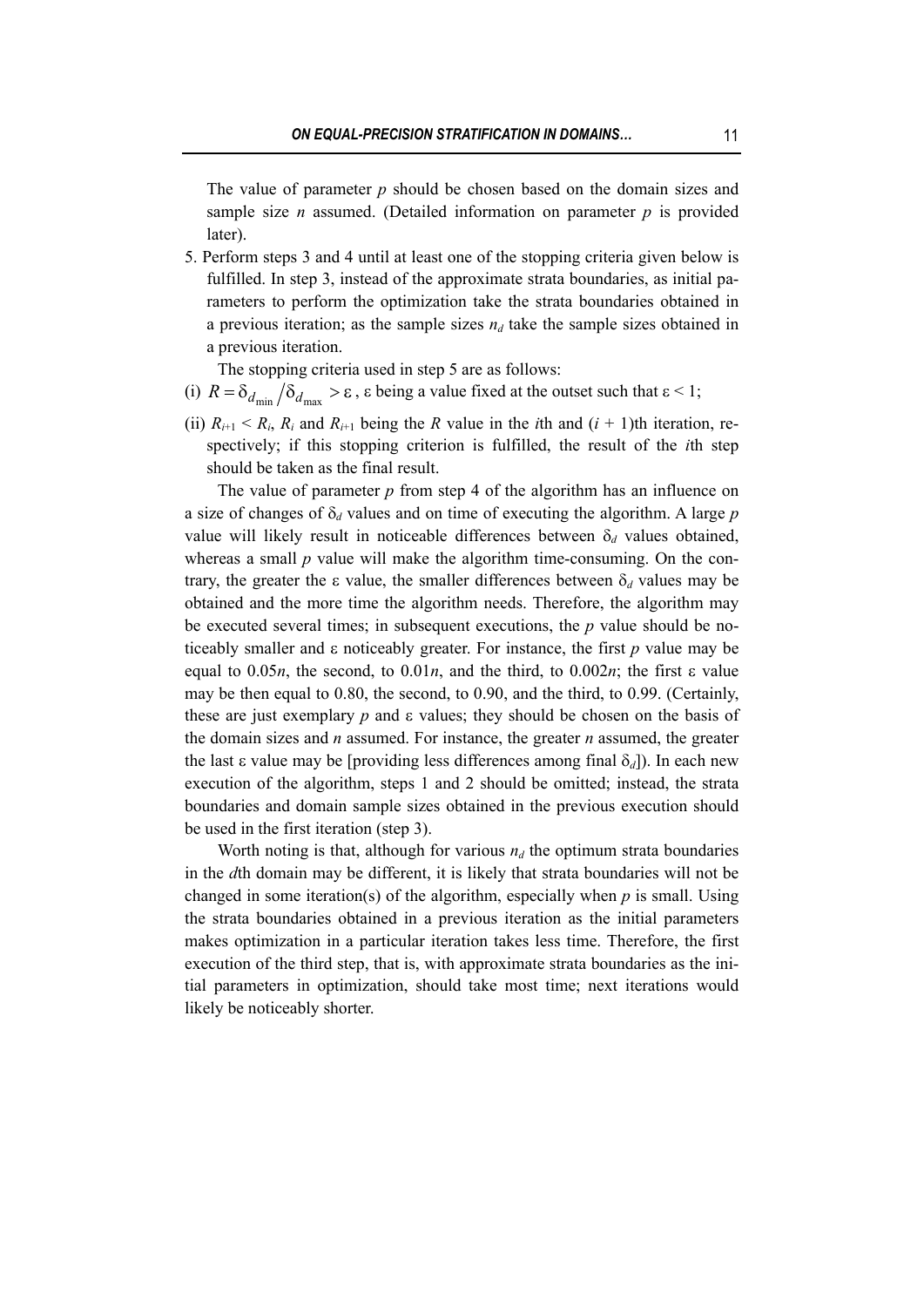If the domains are very large (for instance, they comprise hundreds of thousands of elements), each domain should be saved in a different file on a computer disc. Then, in a particular iteration (besides the first execution of the third step, in which the computer opens and works on every domain separately) we need to open and work only on two files independently (i.e. once we finish stratifying one domain, we close the corresponding file and open the second one to work on the second domain considered in this iteration).

Note that we have considered estimation of the population total. The algorithm, however, works for any stratification problem, irrespective of a parameter to be estimated, an estimator to be used, as well as a stratification approach employed (provided that it works based on initial parameters). Moreover, even though we present the algorithm for univariate stratification, it applies also for multivariate stratification; the only difference is that in step 3 we would apply a multivariate stratification algorithm instead of a univariate one.

In this paper, we have used random search (Kozak, 2004; Kozak and Verma, 2006) and Nelder and Mead's (1965) optimization methods for stratification; both of them provided the same results.

#### *Algorithm 2*

This algorithm uses Lavallée and Hidiroglou's (1988) algorithm for stratification, which is orientated towards minimization of sample size subject to fixed precision of estimation. The algorithm is as follows.

- 1. Perform steps 1 and 2 from algorithm 1. Set  $c = c_0$  as the initial value of the target CV for each domain; let  $n<sub>T</sub>$  denote the target total sample size.
- 2. Using any optimization approach to stratification (see e.g. Lavallée-Hidiroglou 1988; Lednicki and Wieczorkowski, 2003; Kozak, 2004; Kozak and Verma, 2006), stratify each domain independently so as to minimize  $n_d$ subject to fixed *c*. Take the approximate strata boundaries (obtained in step 1) as the initial values in the optimization. As a result, a vector  $\mathbf{n} = (n_1, \ldots, n_D)^T$

of the domain sample sizes is determined. Thus, we have  $n = \sum$ = = *D d*  $n = \sum n_a$ 1 ,  $n_d$  be-

ing the sample size obtained for the *d*th domain.

- 3. If  $|n n_T| < q$ , stop.
- 4. If  $|n n_T| < |n_{old} n_T|$ ,  $n_{old}$  being *n* from the previous iteration, stop and take results from the previous iteration as final results (this step applies only for iterations other than the first one).
- 5. If  $n > n<sub>T</sub>$ , increase the target CV as  $c_{\text{new}} = c_{\text{old}} + \varepsilon$  for some  $\varepsilon > 0$ ; if  $n \le n<sub>T</sub>$ ,  $c<sub>new</sub>=c<sub>old</sub> - ε$ . Go back to step 2.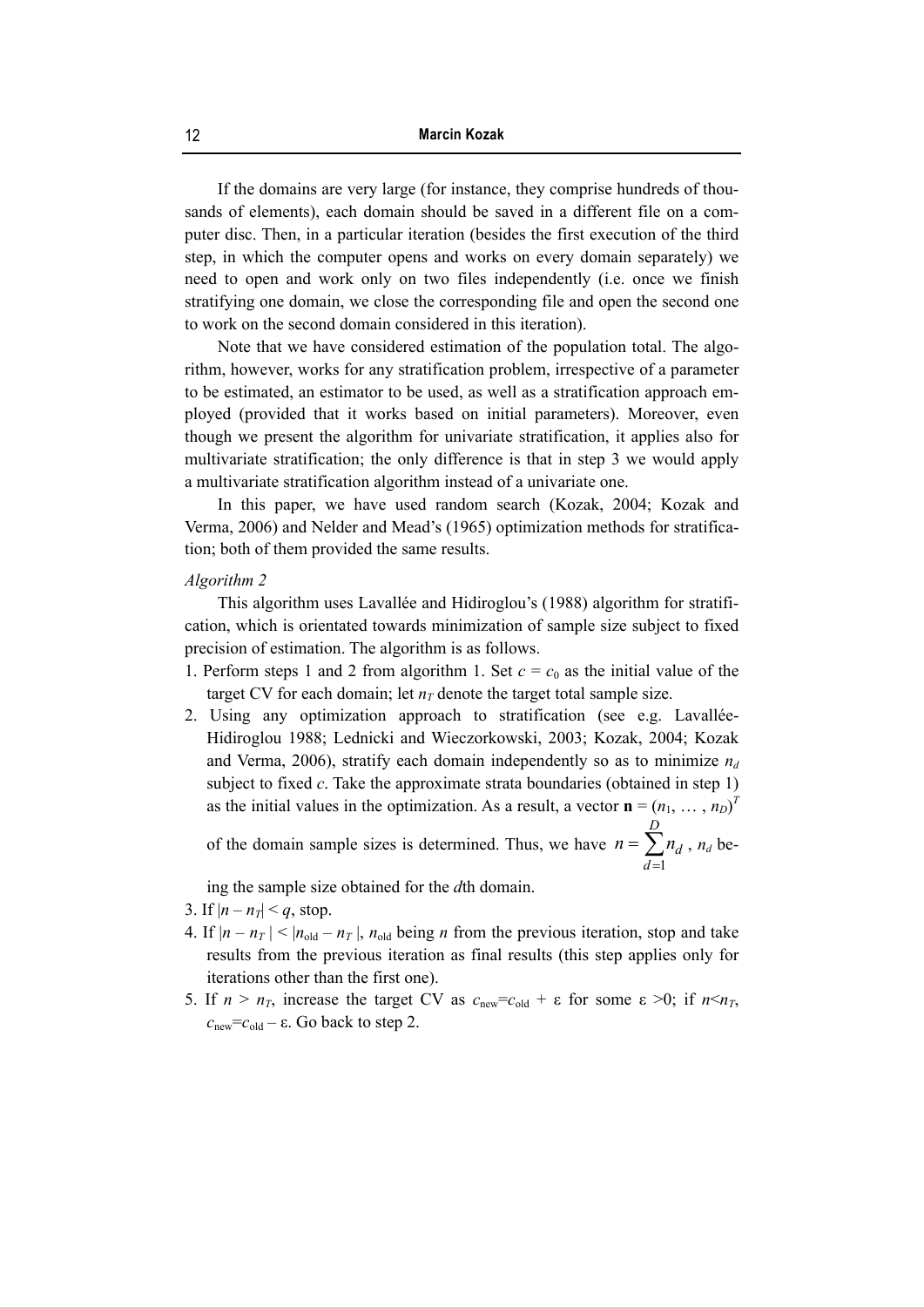The parameters *q* from step 3 and ε from step 5 need to be commented on. If we choose too small a *q* value, especially when the population and the target overall sample size are large, then it is possible that the algorithm would be executed for a very long time. On the other hand, too large a *q* value may cause the final overall sample size *n* be too far from the target sample size  $n<sub>T</sub>$  to be accepted. The  $\varepsilon$  value is directly related with the *q* value: the higher the ε value, the higher the *q* value has to be chosen, and vice versa. The ε being too small will result in unnecessarily long execution of the algorithm; on the other hand, too large the ε value might cause the algorithm not able to reach the CV that is related to the target  $n<sub>T</sub>$ .

Step 4 is to assure that the algorithm will not follow into a loop in which in one iteration ε is decreased and in the subsequent iteration it is increased, after which it would have the same value as in the previous iteration.

Alternatively, similarly to algorithm 1, algorithm 2 may be applied gradually, where in the subsequent executions  $q$  and  $\varepsilon$  are decreased. Most of the general, non-technical comments given on algorithm 1 apply also to algorithm 2.

### **2. Numerical example**

To present the use of the algorithms, we generated a population of size  $N = 100,000$  subdivided into four domains of sizes 13,000, 50,000, 7000, and 30 000, respectively. The following formula was applied to generate the positively skewed stratification variable  $X_d$  in the  $d$ th domain:

$$
X_d = \left[ \exp(Z_d) \right],
$$

where  $Z_d$  is the realization of an  $N(10, \sigma_d^2)$  random variable (i.e., the random variable normally distributed with the mean 10 and standard deviation  $\sigma_d$ ); the function [**.**] stands for rounding to integers (to simulate an often situation in survey practice). The standard deviations  $\sigma_d$  chosen were 0.4, 0.4, 0.8, and 0.6, respectively. Numbers of strata  $H_d$  constructed in the respective domains were 5, 8, 4, and 8; the sample size from the whole population was assumed to be  $n = 5000$ .

Algorithm 1 was executed three times; in the first execution, its parameters were  $p = 250$  and  $\varepsilon = 0.80$ ; in the second execution,  $p = 50$  and  $\varepsilon = 0.92$ ; finally, in the third execution,  $p = 10$  and  $\varepsilon = 0.995$ .

The first execution needed nine iterations (Table 1), which led to the ratio  $R = 0.868$ : this stopped execution of the algorithm. In each iteration strata boundaries in both stratified domains changed. The algorithm was executed once more, with the use of the domain strata boundaries and sample sizes obtained in the previous execution and with  $p = 80$  and  $\varepsilon = 0.92$ . The results are presented in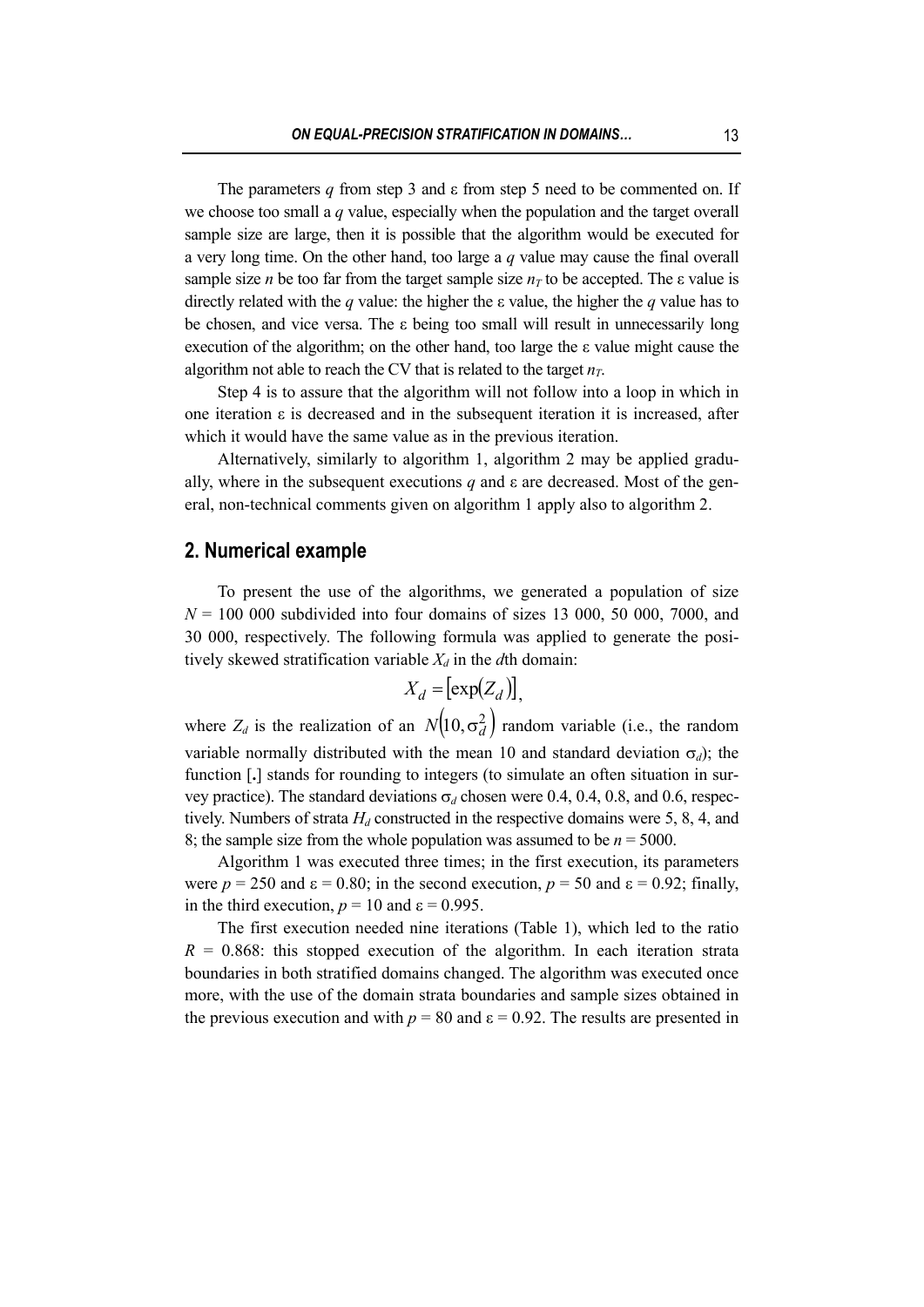Table 2. This execution needed just two iterations to fulfill the first stopping rule as it led to  $R = 0.936 > 0.92$ . Again, in each iteration the strata boundaries in the stratified domains changed. Finally, the third execution needed eleven iterations (Table 3), providing final domain precisions 0.004056, 0.004063, 0.004059, and 0.004063, respectively. The ratio obtained in the last iteration was  $R = 0.998$ , which fulfilled the first stopping criterion. In most iterations of this execution one or both strata boundary sets did not changed. Altogether, algorithm 1 needed 23 iterations so a single stratification algorithm (that is, for one domain) was carried out 46 times; however, there were 36 effective iterations (the effective iteration being one in which strata boundaries changed).

Table 1

Results of the first execution of algorithm 1, i.e. for  $p = 250$  and  $\varepsilon = 0.80$ 

| $\delta_1$ | $\delta_2$ | $\delta_3$ | $\delta_4$ | n <sub>1</sub> | n <sub>2</sub> | $n_3$ | $n_4$ | R     |  |
|------------|------------|------------|------------|----------------|----------------|-------|-------|-------|--|
| 0.007610   | 0.002283   | 0.012505   | 0.002992   | 650            | 2500           | 350   | 1500  | 0.183 |  |
| 0.007610   | 0.002427   | 0.008488   | 0.002992   | 650            | 2250           | 600   | 1500  | 0.286 |  |
| 0.007610   | 0.002596   | 0.006430   | 0.002992   | 650            | 2000           | 850   | 1500  | 0.341 |  |
| 0.006325   | 0.002798   | 0.006430   | 0.002992   | 900            | 1750           | 850   | 1500  | 0.435 |  |
| 0.006325   | 0.003047   | 0.005181   | 0.002992   | 900            | 1500           | 1100  | 1500  | 0.473 |  |
| 0.005467   | 0.003047   | 0.005181   | 0.003324   | 1150           | 1500           | 1100  | 1250  | 0.557 |  |
| 0.004836   | 0.003365   | 0.005181   | 0.003324   | 1400           | 1250           | 1100  | 1250  | 0.642 |  |
| 0.004836   | 0.003365   | 0.004309   | 0.003767   | 1400           | 1250           | 1350  | 1000  | 0.696 |  |
| 0.004340   | 0.003795   | 0.004309   | 0.003767   | 1650           | 1000           | 1350  | 1000  | 0.868 |  |
|            |            |            |            |                |                |       |       |       |  |

Note:

The subsequent columns contain precision of estimation  $\delta_d$  and sample sizes  $n_d$  corresponding to the *dth* domain, and ratio  $R = \delta_{d_{\min}} / \delta_{d_{\max}}$ .

Table 2

Results of the second execution of algorithm 1, namely for  $p = 50$  and  $\varepsilon = 0.92$ 

| $\mathbf{o}$ | 02       | 03       | Ò4       | $n_{1}$ | n,   | n,   | $n_4$ |       |
|--------------|----------|----------|----------|---------|------|------|-------|-------|
| 0.004253     | 0.003795 | 0.004309 | 0.003865 | 1700    | 1000 | 1350 | 950   | 0.881 |
| 0.004253     | 0.003900 | 0.004167 | 0.003865 | 1700    | 950  | 1400 | 950   | 0.909 |
| 0.004169     | 0.003900 | 0.004167 | 0.003963 | 1750    | 950  | 1400 | 900   | 0.936 |

Note:

The subsequent columns contain precision of estimation  $\delta_d$  and sample sizes  $n_d$  corresponding to the *dth* domain, ratio  $R = \delta_{d_{\text{min}}} / \delta_{d_{\text{max}}}$ .

Like algorithm 1, algorithm 2 was executed three times. In the first execution its parameters were:  $c_0 = 0.01$  (as the initial target CV),  $\varepsilon = 0.0005$  and  $q = 500$ ; in the second execution,  $\varepsilon = 0.0001$  and  $q = 25$ ; and in the third execution, ε = 0.00005 and *q* = 5.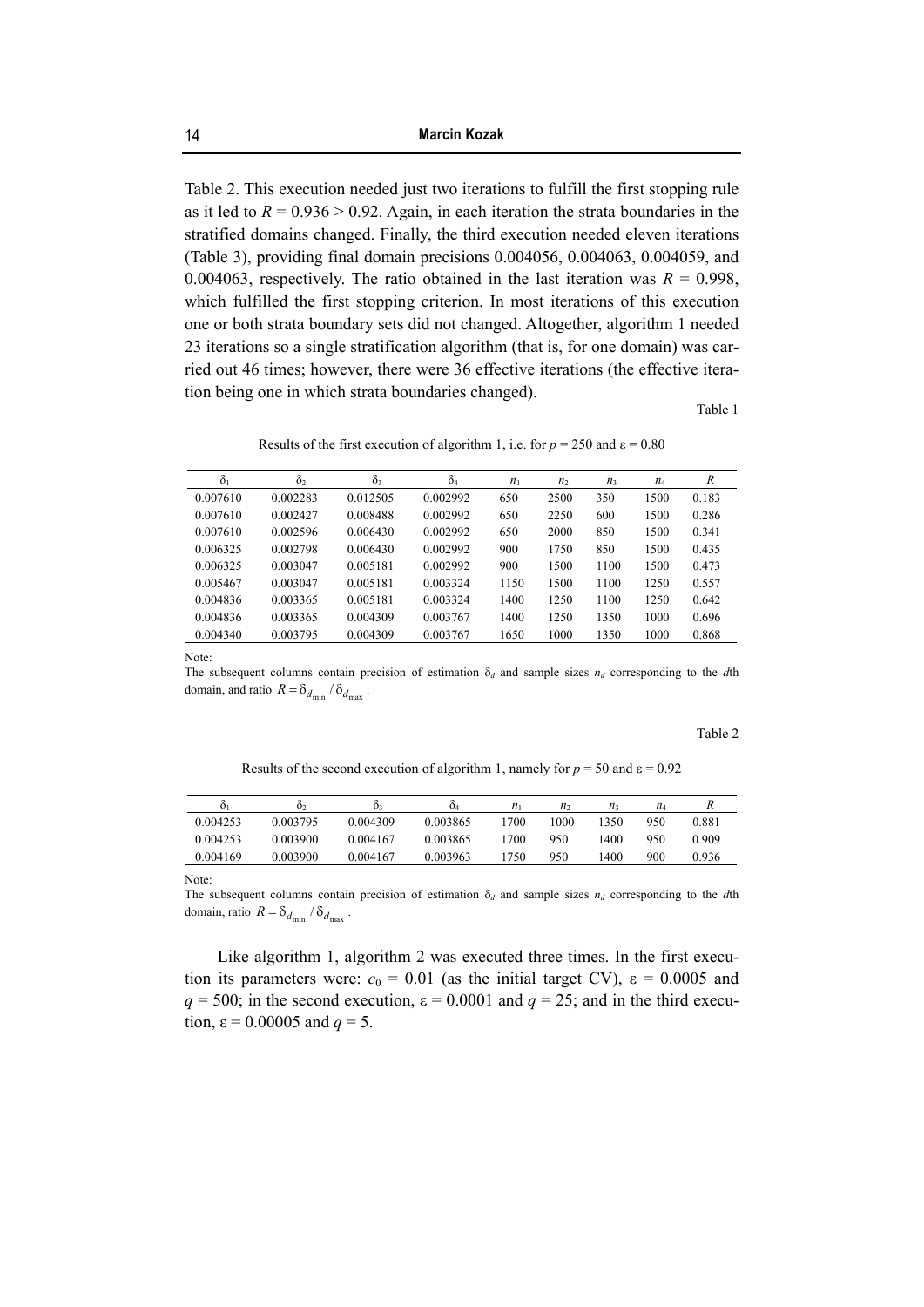| Results of the third execution of algorithm 1, namely for $p = 10$ and $\varepsilon = 0.995$ |          |          |            |       |                |       |       |       |  |
|----------------------------------------------------------------------------------------------|----------|----------|------------|-------|----------------|-------|-------|-------|--|
| $\delta_1$                                                                                   | $\delta$ | $\delta$ | $\delta_4$ | $n_1$ | n <sub>2</sub> | $n_3$ | $n_4$ | R     |  |
| 0.004152                                                                                     | 0.003922 | 0.004167 | 0.003963   | 1760  | 940            | 1400  | 900   | 0.941 |  |
| 0.004152                                                                                     | 0.003945 | 0.004139 | 0.003963   | 1760  | 930            | 1410  | 900   | 0.950 |  |
| 0.004136                                                                                     | 0.003968 | 0.004139 | 0.003963   | 1770  | 920            | 1410  | 900   | 0.958 |  |
| 0.004136                                                                                     | 0.003968 | 0.004112 | 0.003987   | 1770  | 920            | 1420  | 890   | 0.959 |  |
| 0.004120                                                                                     | 0.003991 | 0.004112 | 0.003987   | 1780  | 910            | 1420  | 890   | 0.968 |  |
| 0.004104                                                                                     | 0.003991 | 0.004112 | 0.004012   | 1790  | 910            | 1420  | 880   | 0.971 |  |
| 0.004104                                                                                     | 0.004015 | 0.004085 | 0.004012   | 1790  | 900            | 1430  | 880   | 0.978 |  |
| 0.004088                                                                                     | 0.004015 | 0.004085 | 0.004037   | 1800  | 900            | 1430  | 870   | 0.982 |  |
| 0.004072                                                                                     | 0.004039 | 0.004085 | 0.004037   | 1810  | 890            | 1430  | 870   | 0.988 |  |
| 0.004072                                                                                     | 0.004039 | 0.004059 | 0.004063   | 1810  | 890            | 1440  | 860   | 0.992 |  |
| 0.004056                                                                                     | 0.004063 | 0.004059 | 0.004063   | 1820  | 880            | 1440  | 860   | 0.998 |  |

Note:

The subsequent columns contain precision of estimation  $\delta_d$  and sample sizes  $n_d$  corresponding to the *d*th domain, and ratio  $R = \delta_{d_{\text{min}}} / \delta_{d_{\text{max}}}$ .

The results are presented in Table 4. The first execution needed 13 iterations; it leaded to  $CV = 0.40$  and sample sizes from domains  $n = (1490, 968, 1550, 944)^T$ , which sum up to the overall sample size equal  $n = 4952$ . Interestingly, the second execution of the algorithm led to a smaller sample size,  $n = 4913$ , than that from previous execution in spite of a smaller CV obtained  $(CV = 0.39)$ . This execution was stopped based on the condition from step 4. The last, third execution led to  $CV = 0.00385$  and  $n = 5001$ ; it took just one iteration. Altogether, algorithm 2 needed 16 iterations so a single stratification algorithm (that is, for one domain) was carried out 64 times; however, there were 39 effective iterations.

Table 4

| Results of execution of algorithm 2 |       |                |       |       |                  |                |  |  |
|-------------------------------------|-------|----------------|-------|-------|------------------|----------------|--|--|
| <b>CV</b>                           | $n_1$ | n <sub>2</sub> | $n_3$ | $n_4$ | $\boldsymbol{n}$ | E              |  |  |
| 0.0100                              | 375   | 163            | 497   | 158   | 1193             |                |  |  |
| 0.0095                              | 408   | 180            | 534   | 175   | 1297             |                |  |  |
| 0.0090                              | 446   | 199            | 575   | 194   | 1414             |                |  |  |
| 0.0085                              | 488   | 222            | 621   | 216   | 1547             |                |  |  |
| 0.0080                              | 537   | 250            | 672   | 243   | 1702             |                |  |  |
| 0.0075                              | 593   | 284            | 730   | 275   | 1882             |                |  |  |
| 0.0070                              | 660   | 325            | 797   | 315   | 2097             |                |  |  |
| 0.0065                              | 738   | 373            | 875   | 364   | 2350             |                |  |  |
| 0.0060                              | 833   | 436            | 968   | 425   | 2662             |                |  |  |
| 0.0055                              | 948   | 517            | 1078  | 504   | 3047             |                |  |  |
| 0.0050                              | 1089  | 623            | 1206  | 608   | 3526             |                |  |  |
| 0.0045                              | 1264  | 767            | 1363  | 747   | 4141             |                |  |  |
| 0.0040                              | 1490  | 968            | 1550  | 944   | 4952             |                |  |  |
| 0.0039                              | 1543  | 914            | 1593  | 863   | 4913             | 2              |  |  |
| $0.0038^*$                          | 1597  | 956            | 1638  | 902   | 5093             | $\overline{c}$ |  |  |
| 0.00385                             | 1570  | 934            | 1615  | 882   | 5001             | 3              |  |  |

\* This iteration has been rejected because provided the worse results than the previous one.

Note:

The subsequent columns contain precision of estimation  $CV = \delta_d$ , sample sizes  $n_d$  corresponding to the *d*th domain, and the number of execution (*E*).

Table 3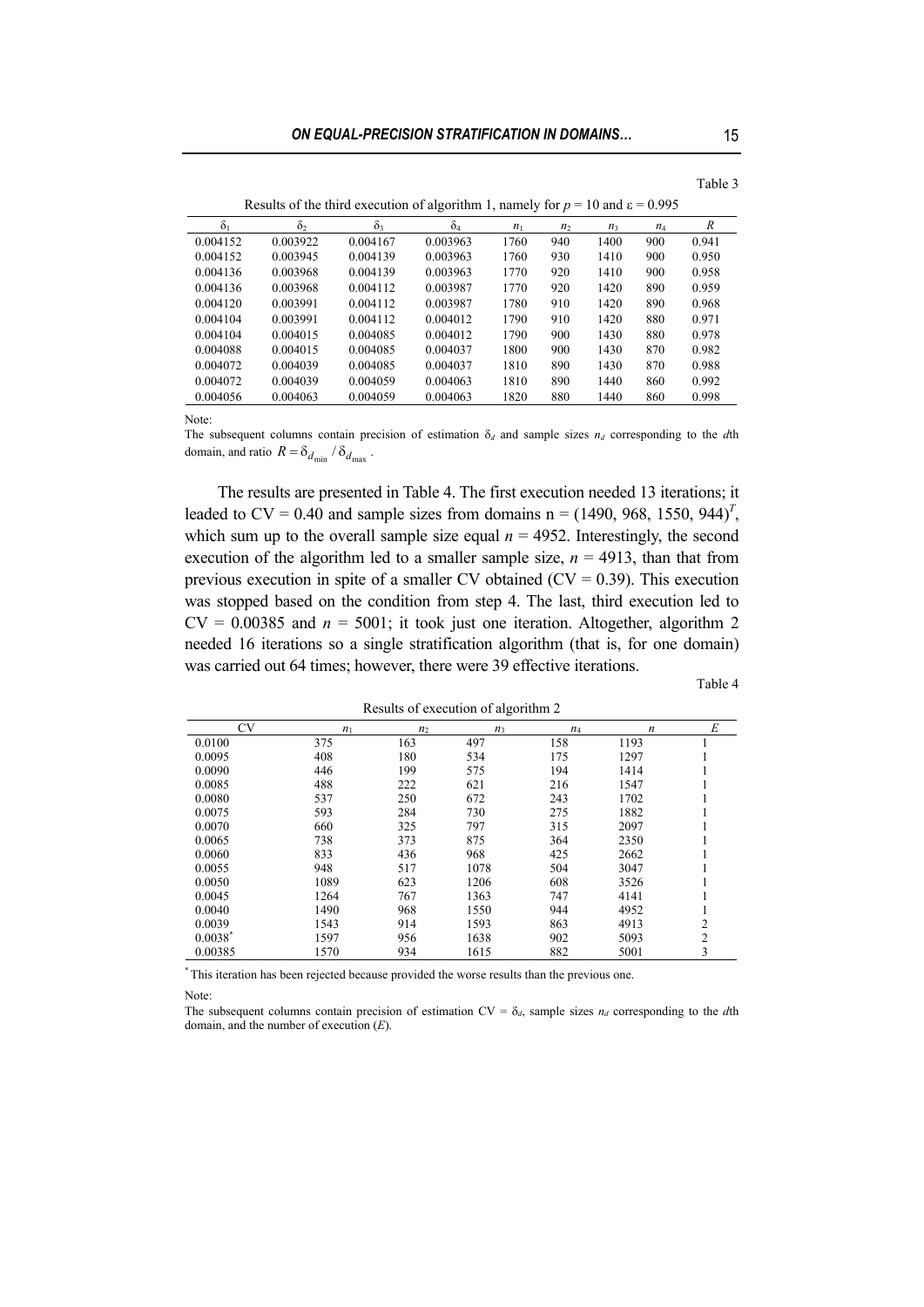## **Conclusions**

The paper presents two algorithms useful in stratifying domains into which a population of study is subdivided, when a sample size from the whole population is fixed. Insofar as could be determined this problem has not yet been posed in the statistical literature. We have presented the application of both algorithms for a particular population subdivided into four domains. The algorithms work for any stratification algorithm that is of optimization type (for some details see Kozak and Verma, 2006), that is, that treats stratification as the optimization problem posed as an optimization function to be minimized under specified constraints, and in which one uses some initial points to start the optimization process. The choice of a stratification method has no bearing on the algorithms' work, as what is going on within the stratification algorithm has no meaning for what is going on within the main algorithm. What has the meaning is the result obtained via the stratification algorithm, that is, the stratification points obtained in a particular execution of the stratification algorithm.

From the comparison of the algorithms we are not able to clearly claim which of them is better. The results obtained via algorithm 2 are better in the sense that it provided a lower CV (which was the function to be minimized) than algorithm 1. However, when there are more than just four domains, algorithm 1 might work faster than algorithm 2 as it is constructed in such a way that in one iteration it works only with the domains for which the results are the worst. It was not observed in the present study. The other aspect of the study is that both algorithms worked with a numerical optimization that might provide local minima − had it not been the case, both algorithms should have provided the same results and just times of their execution would have differed. This shows that there is still a need for an algorithm for optimum stratification that provides globally optimum strata. Such an algorithm would be especially important in official statistics, especially when the survey budget is limited.

It is to be noted that practice shows that with algorithm 2 there may be problems with obtaining a final overall sample size that indeed is equal or even close to the target *n*. This may happen especially when the population is divided into a large number of domains comprising many elements.

These results should be treated as a starting point for further research. A further comparison of the two approaches is necessary, based on simulation studies for a large number of populations as well as various situations; also, a comparison based on real life data might provide useful information on the behavior of the methods. The work on the algorithms presented in this paper has not ended, and it is possible that modifying them might lead to more efficient stratification.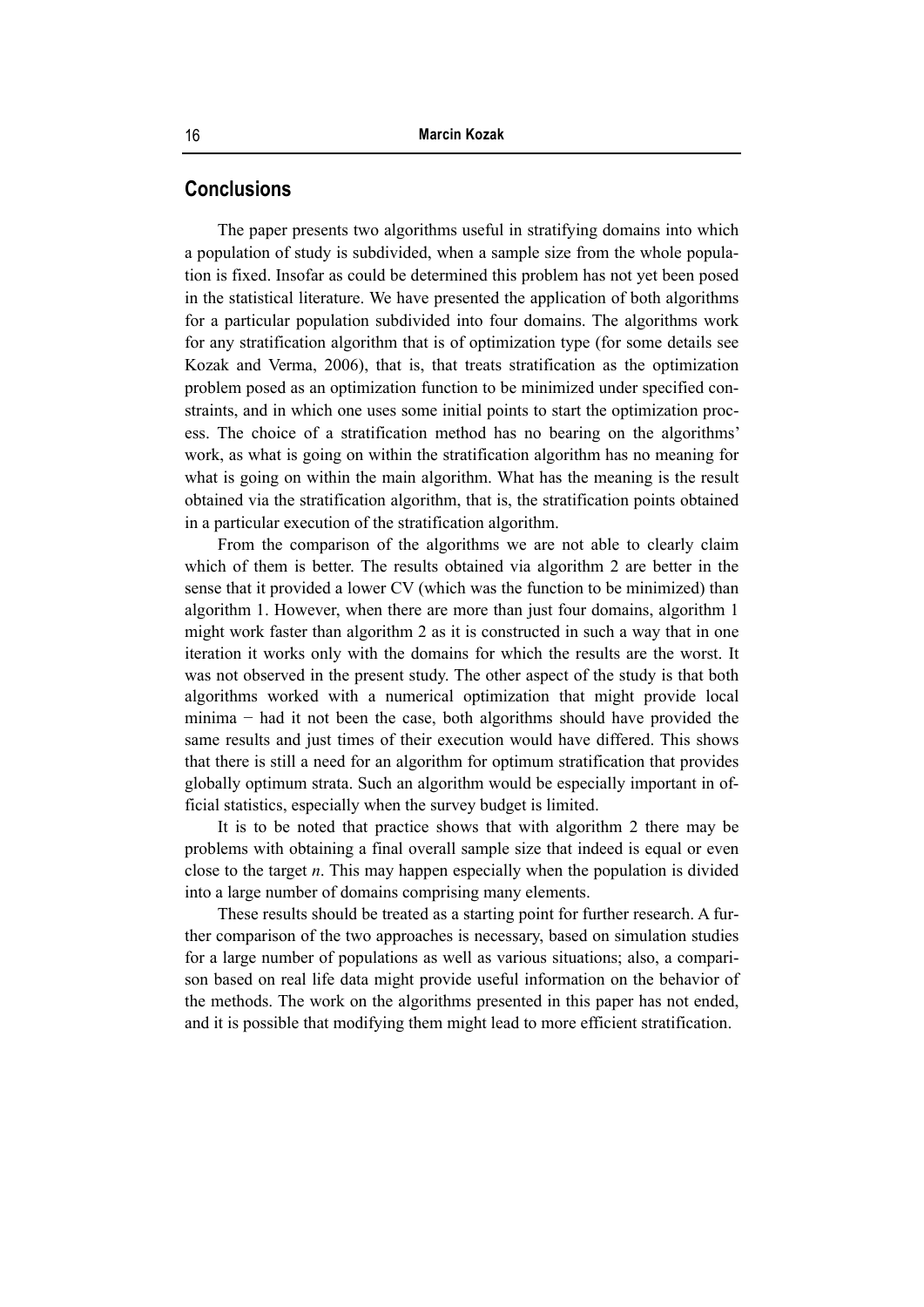## **References**

- Baillargeon S. and Rivest L.P. (2007), Stratification: Stratification of Survey Populations, R package version 1.0.
- Baillargeon S., Rivest L.P. and Ferland M. (2007), Stratification en enquetes entreprises: Une revue et quelques avancees. Proceedings of the Survey Methods Section, Statistical Society of Canada.
- Baillargeon S. and Rivest L.-P. (2009), A General Algorithm for Univariate Stratification, "International Statistical Review", Vol. 77, pp. 331-344.
- Dalenius T. and Hodges J.L. (1959), Minimum Variance Stratification, "Journal of the American Statistical Association", Vol. 54, pp. 88-101.
- Eckman G. (1959), An Approximation Useful in Univariate Stratification, "Annals of Mathematical Statistics", Vol. 30, pp. 219-229.
- Gunning P. and Horgan J.M. (2004), A Simple Algorithm for Stratifying Skewed Populations, "Survey Methodology", Vol. 30, pp. 159-166.
- Hidiroglou M. (1986), The Construction of a Self-Representing Stratum of Large Units in Survey Design, "The American Statistician", Vol. 40, pp. 27-31.
- Keskintürk T. and Er Ş. (2007), A Genetic Algorithm Approach to Determine Stratum Boundaries and Sample Sizes of Each Stratum in Stratified Sampling, "Computational Statistics and Data Analysis", Vol. 52, pp. 53-67.
- Kozak M. (2004), Optimal Stratification Using Random Search Method in Agricultural Surveys, "Statistics in Transition", Vol. 6(5), pp. 797-806.
- Kozak M. (2014), Comparison of Random Search Method and Genetic Algorithm for Stratification, "Communications in Statistics: Simulation and Computation", Vol. 43, pp. 249-253.
- Kozak M. and Zieliński A. (2005), Sample Allocation between Domains and Strata, "International Journal of Applied Mathematics & Statistics", Vol. 3, pp. 19-40.
- Kozak M. and Verma M.R. (2006), Geometric versus optimization approach to stratification: comparison of efficiency, "Survey Methodology", Vol. 32, pp. 157-163.
- Lavallée P. and Hidiroglou M. (1988), On the Stratification of Skewed Populations, "Survey Methodology", Vol. 14, pp. 33-43.
- Lednicki B. and Wieczorkowski R. (2003), Optimal Stratification and Sample Allocation between Subpopulations and Strata, "Statistics in Transition", Vol. 6, pp. 287-306.
- Nelder J.A. and Mead R. (1965), A Simplex Method for Function Minimization, "Computer Journal", Vol. 7, pp. 308-313.
- R Development Core Team (2006), R: A Language and Environment for Statistical Computing, R Foundation for Statistical Computing, Vienna, Austria, http://www.R-project.org.
- Rivest L.P. (2002), A Generalization of Lavallee and Hidiroglou Algorithm for Stratification in Business Surveys, "Survey Methodology", Vol. 28, pp. 207-214.